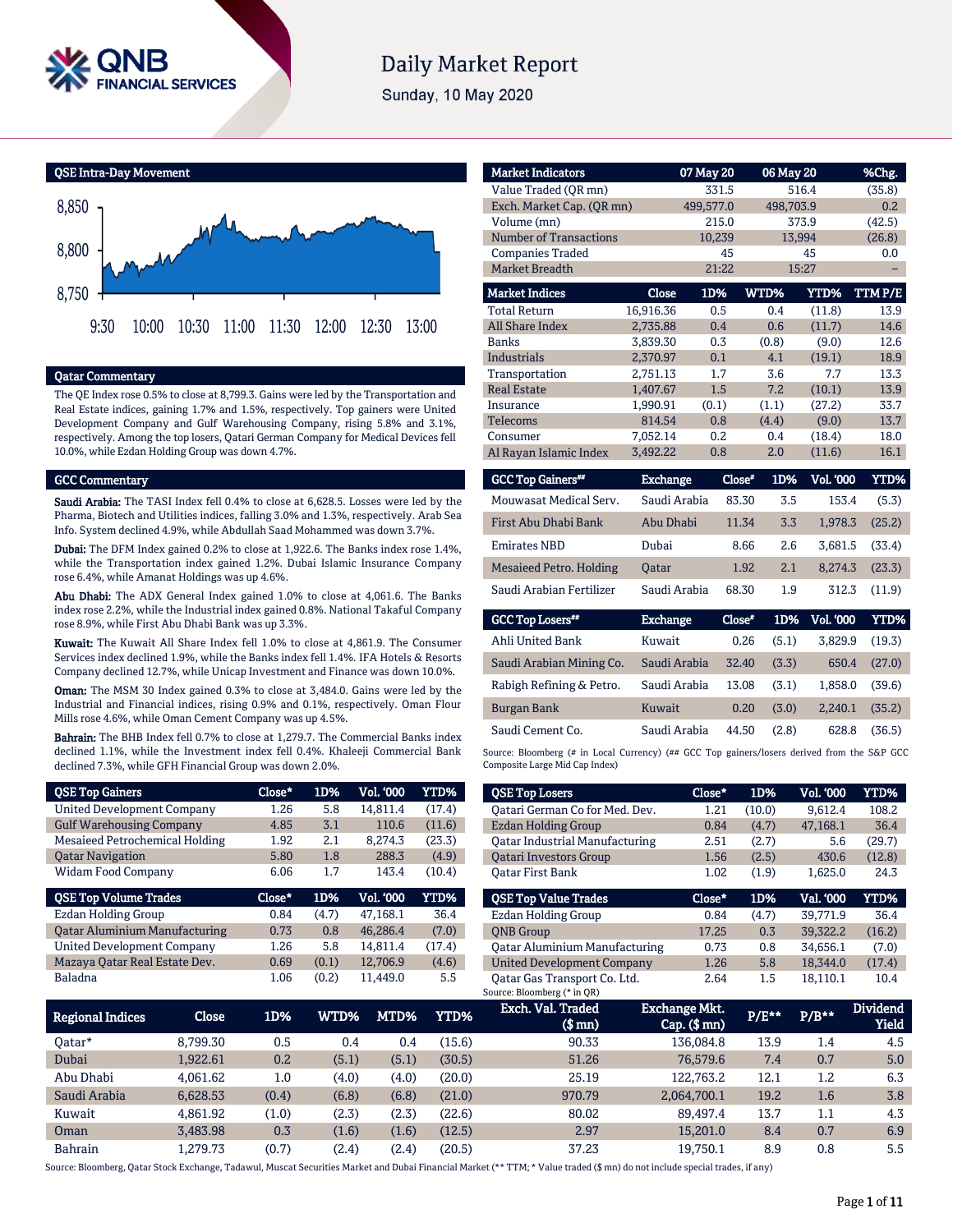### Qatar Market Commentary

- The QE Index rose 0.5% to close at 8,799.3. The Transportation and Real Estate indices led the gains. The index rose on the back of buying support from Qatari and non-Qatari shareholders despite selling pressure from GCC shareholders.
- United Development Company and Gulf Warehousing Company were the top gainers, rising 5.8% and 3.1%, respectively. Among the top losers, Qatari German Company for Medical Devices fell 10.0%, while Ezdan Holding Group was down 4.7%.
- Volume of shares traded on Thursday fell by 42.5% to 215.0mn from 373.9mn on Wednesday. However, as compared to the 30-day moving average of 188.2mn, volume for the day was 14.3% higher. Ezdan Holding Group and Qatar Aluminium Manufacturing Company were the most active stocks, contributing 21.9% and 21.5% to the total volume, respectively.

| <b>Overall Activity</b>    | Buy %* | Sell %* | Net (QR)          |
|----------------------------|--------|---------|-------------------|
| Oatari Individuals         | 37.71% | 42.31%  | (15, 236, 313.08) |
| <b>Oatari Institutions</b> | 22.18% | 16.28%  | 19,566,400.64     |
| Oatari                     | 59.89% | 58.59%  | 4.330.087.56      |
| <b>GCC</b> Individuals     | 0.99%  | 2.38%   | (4,618,195.21)    |
| <b>GCC</b> Institutions    | 1.48%  | 1.80%   | (1,044,418.25)    |
| <b>GCC</b>                 | 2.47%  | 4.18%   | (5,662,613.46)    |
| Non-Oatari Individuals     | 14.61% | 15.65%  | (3,448,642.59)    |
| Non-Oatari Institutions    | 23.03% | 21.59%  | 4,781,168.50      |
| Non-Oatari                 | 37.64% | 37.24%  | 1,332,525.91      |

Source: Qatar Stock Exchange (\*as a % of traded value)

# Ratings, Earnings Releases and Global Economic Data

### Ratings Updates

| Company                               | Agency  | Market          | $T$ Type <sup>*</sup> | <b>Old Rating</b>        | <b>New Rating</b> | <b>Rating Change</b> | <b>Outlook</b>  | <b>Outlook Change</b>    |
|---------------------------------------|---------|-----------------|-----------------------|--------------------------|-------------------|----------------------|-----------------|--------------------------|
| Saudi Basic<br><b>Industries Corp</b> | Moody's | Saudi<br>Arabia | LTR                   | -                        | A1                | -                    | Negative        |                          |
| Saudi Telecom<br>Co.                  | Moody's | Saudi<br>Arabia | <b>LTR</b>            | $\overline{\phantom{0}}$ | A <sub>1</sub>    | -                    | <b>Negative</b> | $\overline{\phantom{0}}$ |
| Saudi Electricity<br>Co.              | Moody's | Saudi<br>Arabia | <b>LTR</b>            | -                        | A2                | -                    | Negative        | -                        |

Source: News reports, Bloomberg (LTR – Long Term Rating)

### Earnings Releases

| <b>Company</b>                     | Market       | Currency   | Revenue (mn)<br>102020 | % Change<br>YoY | <b>Operating Profit</b><br>(mn) 102020 | % Change<br>YoY | <b>Net Profit</b><br>(mn) 1Q2020 | % Change<br>YoY |
|------------------------------------|--------------|------------|------------------------|-----------------|----------------------------------------|-----------------|----------------------------------|-----------------|
| The National Co. for Glass Ind.    | Saudi Arabia | <b>SR</b>  | 22.1                   | $-15.0%$        | (1.0)                                  | N/A             | 2.3                              | $-50.0%$        |
| City Cement Co.                    | Saudi Arabia | <b>SR</b>  | 170.3                  | 24.2%           | 70.3                                   | 66.9%           | 70.5                             | 70.1%           |
| Takween Advanced Industries Co.    | Saudi Arabia | <b>SR</b>  | 274.0                  | $-9.7%$         | (5.8)                                  | N/A             | (18.8)                           | N/A             |
| Arab Sea Information System Co.    | Saudi Arabia | <b>SR</b>  | 6.5                    | $-28.0%$        | (1.7)                                  | N/A             | (1.7)                            | N/A             |
| Aseer Trading, Tourism & Manufact. | Saudi Arabia | <b>SR</b>  | 406.0                  | $-14.0%$        | 21.0                                   | $-32.3%$        | 0.2                              | $-96.0%$        |
| Saudi Industrial Services Co.      | Saudi Arabia | <b>SR</b>  | 167.3                  | 0.5%            | 13.4                                   | $-59.7%$        | 26.6                             | 57.4%           |
| Saudi Research and Market. Group   | Saudi Arabia | <b>SR</b>  | 495.2                  | $-6.8%$         | 61.4                                   | $-33.7%$        | 64.7                             | $-19.0%$        |
| National Central Cooling Co.       | Dubai        | <b>AED</b> | 294.4                  | $-0.8%$         | 104.8                                  | $-4.4%$         | 82.2                             | 2.7%            |
| Aramex                             | Dubai        | AED        | 1,196.0                | $-3.1%$         |                                        |                 | 67.4                             | $-37.6%$        |

Source: Company data, DFM, ADX, MSM, TASI, BHB.

### Global Economic Data

| <b>Date</b> | Market    | Source                                  | Indicator                              | Period    | Actual   | Consensus | <b>Previous</b> |
|-------------|-----------|-----------------------------------------|----------------------------------------|-----------|----------|-----------|-----------------|
| 05/07       | US        | Department of Labor                     | Initial Jobless Claims                 | $02$ -May | 3.169k   | 3.000k    | 3,846k          |
| 05/07       | <b>US</b> | Department of Labor                     | <b>Continuing Claims</b>               | $25-Apr$  | 22,647k  | 19,800k   | 18,011k         |
| 05/08       | UK        | GfK NOP (UK)                            | <b>GfK Consumer Confidence</b>         | Apr       | $-33$    | $-37$     | $-34$           |
| 05/07       | Germany   | Deutsche Bundesbank                     | <b>Industrial Production SA MoM</b>    | Mar       | $-9.2%$  | $-7.4%$   | 0.3%            |
| 05/07       | Germany   | Bundesministerium fur Wirtscha          | <b>Industrial Production WDA YoY</b>   | Mar       | $-11.6%$ | $-8.9%$   | $-1.8%$         |
| 05/07       | Germany   | Markit                                  | <b>Markit Germany Construction PMI</b> | Apr       | 31.9     | -         | 42              |
| 05/07       | France    | <b>INSEE National Statistics Office</b> | <b>Industrial Production MoM</b>       | Mar       | $-16.2%$ | $-13.4%$  | 0.8%            |
| 05/07       | France    | <b>INSEE National Statistics Office</b> | <b>Industrial Production YoY</b>       | Mar       | $-17.3%$ | $-11.1%$  | $-1.7%$         |
| 05/07       | France    | <b>INSEE National Statistics Office</b> | Manufacturing Production MoM           | Mar       | $-18.2%$ | $-16.0%$  | 0.9%            |
| 05/07       | France    | <b>INSEE National Statistics Office</b> | <b>Manufacturing Production YoY</b>    | Mar       | $-19.3%$ | -         | $-1.7%$         |
| 05/07       | China     | Markit                                  | Caixin China PMI Composite             | Apr       | 47.6     |           | 46.7            |
| 05/07       | China     | Markit                                  | Caixin China PMI Services              | Apr       | 44.4     | 50.1      | 43.0            |

Source: Bloomberg (s.a. = seasonally adjusted; n.s.a. = non-seasonally adjusted; w.d.a. = working day adjusted)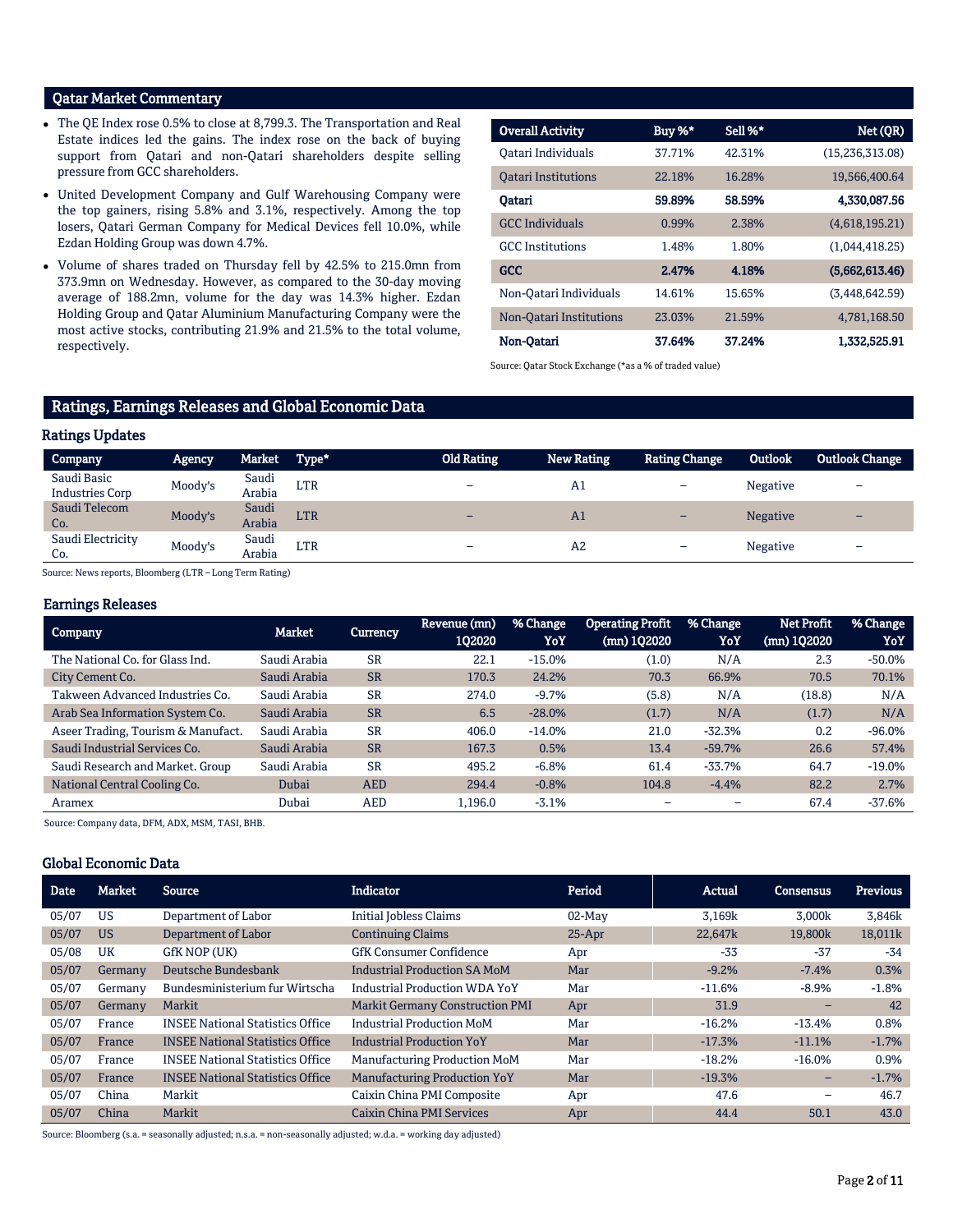# News

### Qatar

- S&P affirms Qatar's rating at 'AA-', outlook at 'Stable' S&P Global Ratings (S&P) affirmed Qatar's rating at 'AA-', saying it believes the Arab country's government and external balance sheets will be able to provide sufficient buffers to withstand shocks. The agency said it expects a timely policy response from Qatar's government to shore up its liquidity, given continued challenges in the international capital markets. Qatar sold \$10bn in bonds in April, the first Gulf state to raise cash in the debt markets against a backdrop of low oil prices and market uncertainty caused by the coronavirus pandemic. "Despite a sharp economic contraction and low hydrocarbon prices, we don't expect the government's fiscal and external stock positions will materially deteriorate beyond our expectations," the ratings agency said in a statement. Income levels in Qatar remain among the highest of rated sovereigns, supporting its strong credit profile, S&P added. S&P maintained Qatar's outlook at 'Stable'. (Reuters)
- Health Minister: Qatar has flattened COVID-19 curve Asserting that Qatar has flattened the curve on COVID-19, HE Dr Hanan Al Kuwari, and Minister of Public Health said today and that the country has put a unique system in place to fight the pandemic. "We have flattened the curve. We are not peaking that aggressively that means we have flattened the curve," said the Minister in an interview with Al Jazeera English. "And the country will soon see the end of the peak. Qatar is implementing the WHO practices to beat the virus spreading. The Minister said that, the public has been "fantastic in following the regulations" by – following the social distancing, masking and other steps announced by the authorities. "By putting social distancing measures we have flattened the curve. We continue to monitor. We measure attack rate in the population we have tested. The re-production rate of OCVID-19 has dropped significantly," she said. The Minister also emphasized that the recovery rate of COVID-19 is high in the country, and Qatar has the lowest fatality rate, with only 12 deaths have been reported so far. (Peninsula Qatar)
- QFBQ reports net loss of QR191.6mn in 1Q2020 Qatar First Bank (QFBQ) reported net loss of QR191.6mn in 1Q2020 as compared to net profit of QR3.2mn in 1Q2019 and net profit of QR1.3mn in 4Q2019. QFBQ's Total Loss came in at QR98.6mn in 1Q2020 as compared to Total Income of QR32.0mn in 1Q2019 and Total Income QR17.8mn in 4Q2019. The bank's total assets stood at QR2.6bn at the end of March 31, 2020, down 21.5% YoY (-19.0% QoQ). Financing Assets were QR878.9mn, registering a fall of 40.1% YoY (-10.0% QoQ) at the end of March 31, 2020. Costumers' balance declined 46.2% YoY and 53.6% QoQ to reach QR113.1mn at the end of March 31, 2020. Loss per share amounted to QR0.274 in 1Q2020 as compared to EPS of QR 0.005 in 1Q2019. QFBQ posted a profit of QR12.3mn in the first three months of this year, QFBQ said. In the same period last year QFBQ had registered a profit of QR3.2mn. QFBQ added, "However, in line with the accounting standards and best practices in place by regional and international banks, and in view of the global macroeconomic conditions, one-time reserve provisions have been made in order to confront the risks of the COVID-19 crisis. This resulted in recoded net loss of

QR191.6mn, arising from making these COVID-19 conservative provisions, which amounted to QR203.9mn." Additionally, in line with bank's adopted strategy on cost efficiency, total expenses were decreased by 15% to QR22.9mn compared to same period of 2019. Setting aside COVID-19 "negative" impact, total income also increased by 7% to QR34.2mn. QFBQ's Chairman, Sheikh Faisal bin Thani Al-Thani said, "Despite the bank's good operational performance over the first quarter where the overall adopted strategy objectives were realized, the unexpected crisis of the COVID-19 had a significant negative impact on the announced results. It entailed one-off provisions in line with the best practices in place by regional and international banks, however, the good operational results is a clear indication of the success of the new strategy and its profitability even in light of these unfavorable and unprecedented macroeconomic conditions. The success of the strategy invites us to adopt an optimistic outlook for the bank and its business model." Furthermore, fee income from structured products has increased by 27% compared with the same period of 2019. QFBQ will continue to harness the opportunities created through revised strategy where the key priority will be sustainable organic growth of the bank's customer base of high net worth individuals, institutional investors and government related entities, the bank said. The bank said it is currently working on developing new products and exploring good investment opportunities. It also aims to enhance product portfolio and diversify investment options it offers to customers. It extremely exercise due diligence to assess, review and analyze any variables that arise from changing macroeconomic conditions in order to achieve discounted acquisitions of assets as good opportunities are usually availed in times of crisis. (QSE, Company Releases, Gulf-Times.com)

- QSE listed companies reported QR8.3bn net profits in 1Q2020 All of Qatar Stock Exchange (QSE) listed companies (47 listed companies) have disclosed their financial results for the period ended March 31, 2020. The results show a net profit of QR8.3bn compared to QR10.5bn for the same period last year, the mount shows decrease of 20%. All the financial statements of listed companies are available on the QSE website. The QSE management wishes to thank all the listed companies for their cooperation in promoting the principle of disclosure and transparency. (QSE)
- Qatar's April Financial Center PMI declines to 39 versus 46.6 in March – IHS Markit released Qatar's April financial center purchasing managers' index. The index declined to 39 from 46.6 in March, lowest in three-year survey history. Output declined to 37 versus 44.5 in March, also lowest since series began in April 2017. Employment declines versus prior month. (Bloomberg)
- IGU: Qatar among LNG exporting countries with 90%-plus utilization rates in  $2019 -$  Qatar is among the LNG exporting countries that have achieved utilization rates of more than 90% in liquefaction capacity in 2019. In all, 10 of the total 22 LNG exporting countries achieved this utilization rate, the International Gas Union (IGU) has said in a report. Global liquefaction capacity reached 430.5mn tons at the end of 2019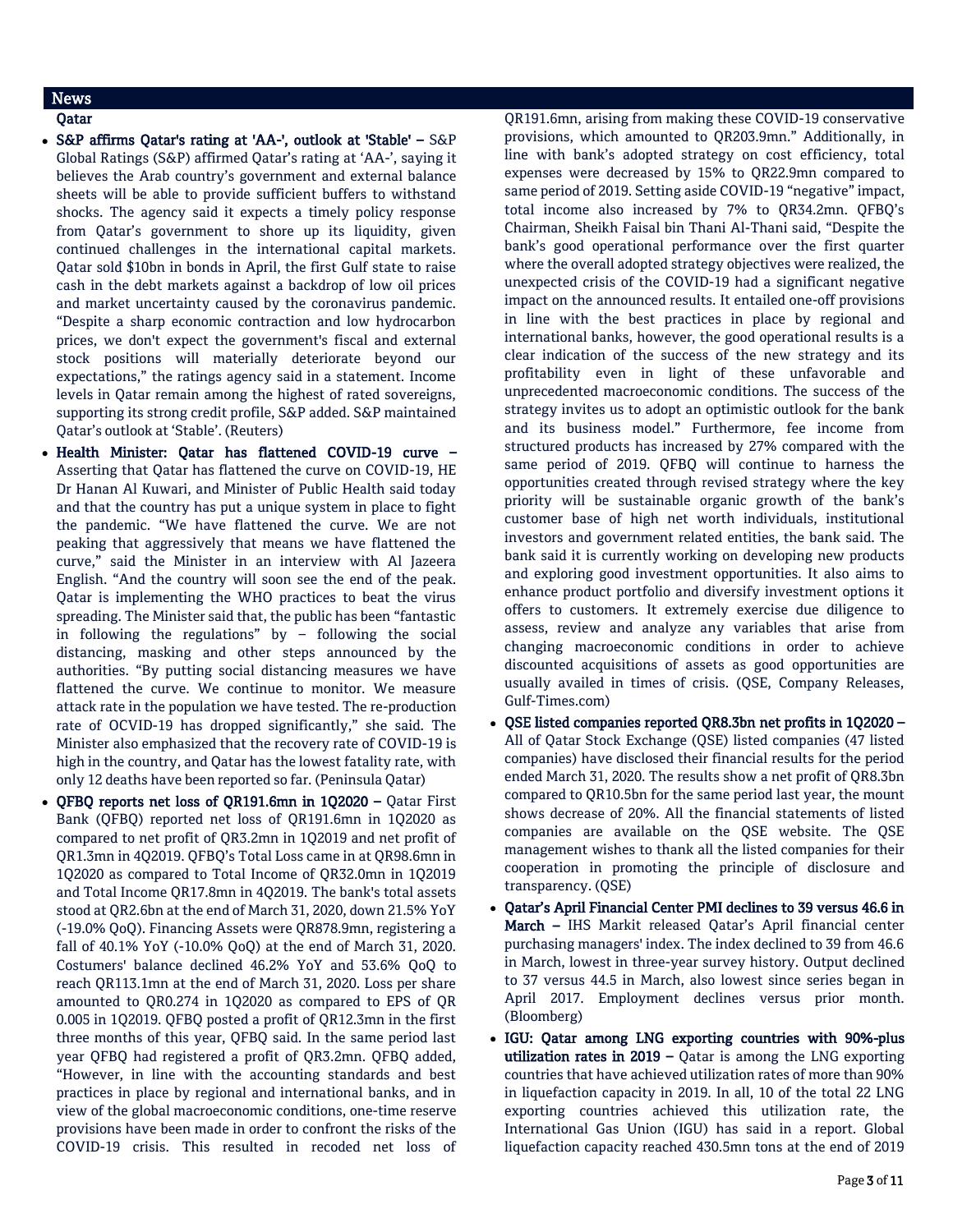and the utilization rate were on average 81.4%. Numerous factors affect the utilization of LNG facilities globally, it said. Feed gas availability is one of the most common factors limiting the output capacity of existing LNG facilities. Indonesia's Bontang LNG underwent a production downturn due to declining gas resources from the Mahakam block, the IGU said in its "2020 World LNG report". According to the IGU, the record volume of sanctioned liquefaction projects is underpinned by the expectation of growing LNG demand globally, creating the need for additional liquefaction capacity. This will also lead to competition to secure EPC capacity, as project developers aim to enter the market by the mid-2020s in order to capture growing demand. However, as the global LNG market gets increasingly competitive and shorter-term contracts or spot deliveries become more common over time, LNG projects are taking more investment risks, taking FIDs without securing a significant number of long-term SPAs. (Gulf-Times.com)

- Vodafone Qatar offers 'free premium access' to video on demand content – Vodafone Qatar is offering all its customers "free premium access" to the latest video on demand (VOD) content on the 'Shoof' digital entertainment mobile app without being charged for data usage. The unique, one-of-akind offer is exclusive to Vodafone customers using the Shoof app, throughout the holy month of Ramadan. The VOD content offering includes the latest Turkish series dubbed in Arabic from Blu TV and other popular movies. (Gulf-Times.com)
- Ooredoo, Visa sign MoU for strategic partnership for Qatar Ooredoo and Visa have announced the signing of a memorandum of understanding (MoU) aimed at establishing a long-term strategic partnership resulting in an improved and more seamless payment experience for Visa cardholders and Ooredoo customers in Qatar. The partnership puts Ooredoo and Visa on a new path, with the companies working more collaboratively to accelerate the adoption of safe, reliable, and convenient digital payments for consumers and merchants. As part of this MoU, Ooredoo and Visa will work to offer innovative solutions to consumers in Qatar, including virtual prepaid cards – reloadable cards that are safe, reliable and accepted at Visa's more than 53mn merchant locations worldwide; Visa's QR-based 'Scan to Pay' solution for personto-merchant transactions; and Visa Direct, which enables cardholders and businesses to push funds disbursements and remittances to cards rapidly, conveniently, and cost-effectively across borders, Ooredoo has said in a statement. The MoU will also see the partners collaborate on awareness initiatives and marketing campaigns to support the introduction of the domestic and cross-border payment solutions to Qatar. (Gulf-Times.com)
- Ministry issues a set of exit and entry procedures for Industrial Area – The Ministry of Administrative Development, Labor and Social Affairs has called upon companies and workers to comply with the preventive and precautionary measures to ensure their safety and security while entry and exit within gradual opening of the Industrial Area on its official Twitter account yesterday. The Ministry also issued a guideline 'Organizing Exit and Entry Procedures' for Industrial Area on its website. The guideline was prepared by the Permanent Committee for Industrial Area. According to the procedures,

companies wishing for their workers to exit the area must ensure that the Ehteraz app is downloaded on the workers' phones with their screening results. In case the worker's phone does not have the feature that allows them to download the program or doesn't own a mobile phone, he will not be allowed to exit. (Peninsula Qatar)

- Large medical complex to be opened soon in Industrial Area  $-A$ large medical complex is to be opened in the coming days to provide the residents of the Industrial Area with fast and free treatment, including emergency and outpatient clinics with different specialties and short stay, a top official and health care expert announced. Co-Chair of the National Pandemic Preparedness Committee at the MoPH and head of Infectious Diseases at Hamad Medical Corporation, Dr. Abdullatif Al-Khal was addressing a press conference on Thursday evening. To a question about the health measures taken in the Industrial Area after the decision to regulate entry and exit from the zone, Dr. Al-Khal explained that a number of measures were applied on three levels. The first relates to public health such as early detection of infections and the investigation of contact cases and placing them under quarantine, and isolating the infected cases, which are continuous measures and considered an essential pillar to prevent the spread of the virus. The second level relates to public hygiene and adherence to health principles that prevent infection from diseases in general, including viral diseases, and the Ministry of Public Health focuses on it, such as improving living conditions and health culture among workers, as well as conducting random and repeated checks to monitor the extent of the virus, which reflects the extent of the success of efforts to reduce the spread of the disease. (Gulf-Times.com)

# International

 Millions more Americans file for jobless benefits; productivity tanks - Millions more Americans sought unemployment benefits last week, suggesting layoffs broadened from consumer-facing industries to other segments of the economy and could remain elevated even as many parts of the country start to reopen. The deepening economic crisis triggered by nationwide lockdowns to slow the spread of the novel coronavirus was underscored by other data on Thursday showing worker productivity fell at its fastest pace in more than four years in the first quarter amid the largest drop in hours since 2009. The reports support economists' expectations of a slow rebound in the economy after gross domestic product slumped in the first quarter at the steepest pace since the 2007- 09 Great Recession. The economic rout could hurt President Donald Trump's bid for a second term in the White House in November's election. Trump wants the country to reopen and restrictions imposed by states and local governments to control the spread of COVID-19, the respiratory illness caused by the virus, eased. Initial jobless claims for state unemployment benefits totaled a seasonally adjusted 3.169mn for the week ended May 2. Data for the prior week was revised to show 7,000 more applications received than previously reported, taking the tally for that period to 3.846mn. Economists polled by Reuters had forecast 3.0mn claims for the latest week. It was the fifth straight weekly decrease in applications since the record 6.867mn in the week ended March 28. Florida accounted for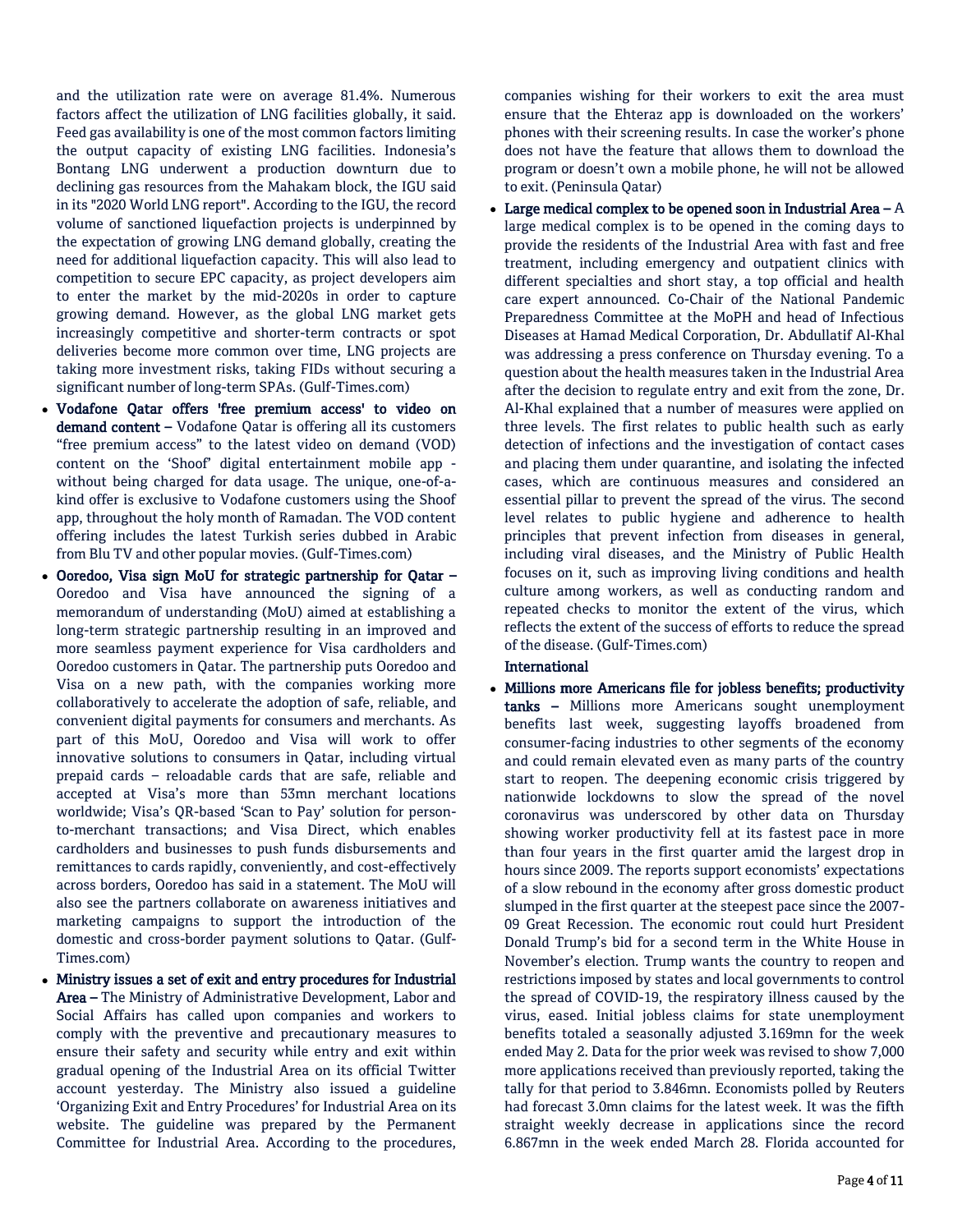about 40% of the decline in claims last week, which some economists attributed to difficulties processing applications. There were also big drops in filings in Georgia, Pennsylvania, Alabama, New York and Washington state. Still, the latest numbers lifted to about 33.5mn the number of people who have filed claims for unemployment benefits since March 21, equivalent to roughly one out of every five workers losing their job in just over a month. (Reuters)

- Coronavirus deals US economy Great Depression-like job losses, high unemployment  $-$  The US economy lost a staggering 20.5mn jobs in April, the steepest plunge in payrolls since the Great Depression, laying bare both the economic and human tragedy wrought by the novel coronavirus pandemic. The Labor Department's closely watched monthly employment report on Friday also showed the unemployment rate surging to 14.7% last month, shattering the post-World War Two record of 10.8% touched in November 1982. It underscored the depth of the recession caused by lockdowns imposed by states and local governments in mid-March to curb the spread of COVID-19, the respiratory illness caused by the virus. Though many of the jobs are likely to be recouped as large parts of the country reopen, the labor market carnage spells trouble for President Donald Trump's bid for a second term in the White House in November's election. The Trump administration has been criticized for its initial reaction to the pandemic. Close to 76,000 COVID-19 deaths have been recorded in the US, with confirmed infections nearing 1.3mn, according to a Reuters tally. With an eye on the November 3 election, Trump is pushing to reopen the economy even as health experts are issuing dire projections of deaths. (Reuters)
- Trump 'torn' over US-China trade deal as officials push to fulfill its terms – US President Donald Trump said on Friday he was "very torn" about whether to end the so-called Phase 1 US-China trade deal, just hours after top trade officials from both countries pledged to press ahead with implementing it despite coronavirus economic wreckage. In an overnight phone call, US Trade Representative Robert Lighthizer, Treasury Secretary Steven Mnuchin and Chinese Vice Premier Liu He set aside rapidly deteriorating US-China relations and discussed progress since the deal took effect in mid-February. The two Trump cabinet officials said in a joint statement that both sides "agreed that in spite of the current global health emergency, both countries fully expect to meet their obligations under the agreement in a timely manner." China's Commerce Ministry said the two sides agreed to improve the atmosphere for implementation of the Phase 1 deal, which calls for Beijing to boost its purchases of American farm and manufactured goods, energy and services by \$200bn over two years compared to a 2017 baseline. The deal brought a partial truce to an 18-month trade war between the world's two largest economies that heaped US tariffs on some \$370bn worth of Chinese imports. (Reuters)
- US jobless rate likely much higher than 14.7%, Labor Department says – Millions of US residents were counted as employed in April despite having no job, suggesting April's true unemployment rate was closer to 20%, much higher than the official 14.7% reported, the Labor Department said Friday. The jobless rate should have included people on temporary unpaid

leave, furloughed because of the coronavirus pandemic, the government said. But responses to the survey by which the data was collected show 11.5mn people were categorized as employed but absent from work because of vacation, parental leave or other reasons, but including 8.1mn absent for "unspecified" reasons, a group that usually numbers about 620,000. "One assumption might be that these additional 7.5 million workers ...should have been classified as unemployed on temporary layoff," a note attached to the government's jobs report Friday said. If they had been classified as such, the note said, the jobless rate would have come in at 19.5%. The jobs report probably also undercounted the unemployment rate in a second way - by missing people who wanted work but were not looking for it because of near-ubiquitous stay-at-home orders to slow the spread of COVID-19. The Labor Department excludes people who are not in an active job search from its count of the unemployed, classifying them instead as out of the workforce. But in April, 9.9mn people who were not in the labor force - one in every 10 - also said they wanted a job, the highest number since the Labor Department began keeping track. Adding those people to the survey's finding of 23.1mn people unemployed in April would represent 19.8% of the labor force plus those who want a job, the Labor Department said. (Reuters)

- US wholesale inventories revised up in March US wholesale inventories fell in March, albeit less than initially estimated, and further decreases are likely as the novel coronavirus outbreak continues to weigh on imports of goods. The Commerce Department said on Friday that wholesale inventories dropped 0.8% in March instead of declining 1.0% as reported last month. Stocks at wholesalers fell 0.7% in February. The component of wholesale inventories that goes into the calculation of gross domestic product dropped 1.3% in March. Goods imports decreased in March to their lowest since August 2017, the government reported last week. A drawdown of inventories contributed to gross domestic product declining at a 4.8% annualized rate in the first quarter, the sharpest pace of contraction since the 2007-09 Great Recession. Sales at wholesalers tumbled 5.2% in March after falling 0.7% in February. At March's sales pace it would take wholesalers 1.37 months to clear shelves, up from 1.31 months in February. (Reuters)
- BoE says more stimulus possible in June as UK economy craters – Bank of England governor Andrew Bailey made clear that policymakers could expand monetary stimulus as soon as next month as the UK faces potentially the worst economic slump in Europe. His pledge to "act as necessary" suggests bond buying could be expanded for as long as needed, creating a program without limits. Bailey said he makes no distinction between having a target for quantitative easing and an open-ended commitment, as the Federal Reserve and European Central Bank have effectively done. The BoE "could do more QE" in June, Bailey said in an interview with Bloomberg Television. "We're keeping all options open." Bailey spoke after the BoE's latest decision, which saw two of its nine policy makers vote to immediately increase QE by £100bn (\$124bn). The rest agreed that downside risks "might necessitate further monetary policy action." They noted that the current target of £645bn will be hit by July, suggesting an increase at June's meeting. "We've still got quite a bit of road left on that program and we'll keep going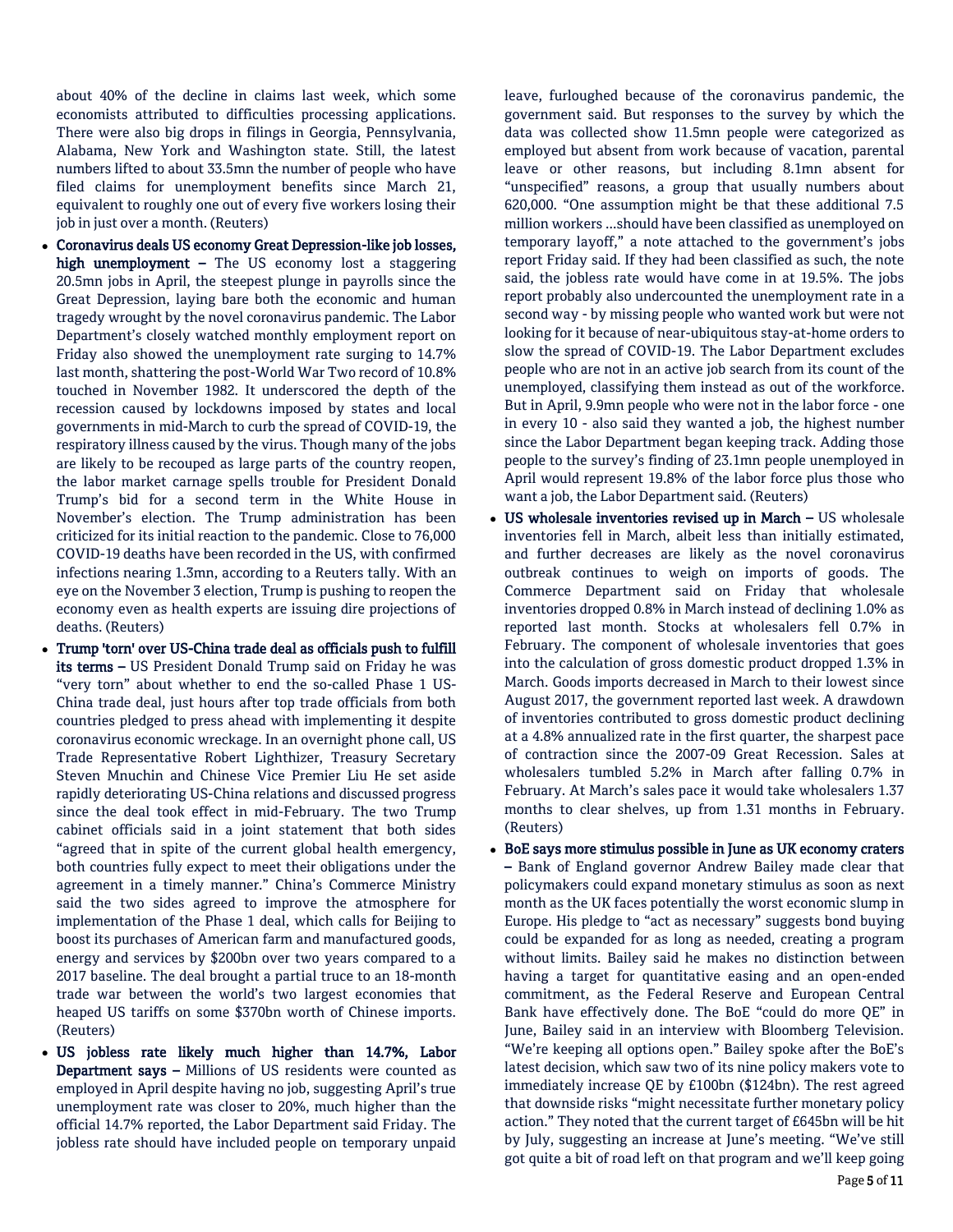down that road," Bailey said in a press conference. With its main rate at 0.1%, and the BoE reluctant to go below zero, QE has become the main policy tool to help the economy. Under a scenario published yesterday, the central bank said the economy could shrink 14% this year because of coronavirus restrictions. That would be the biggest contraction since 1706. Bailey, who pledged "total and unwavering commitment" to safeguard the economy during the crisis, told reporters that the fact no action was taken this time does not rule out a response soon. (Bloomberg)

- KPMG: UK corporate insolvencies fall as virus support plans kick in – The number of corporate insolvencies in Britain fell a third in April compared to the year before even as the COVID-19 pandemic hammered the economy, figures compiled by KPMG showed on Friday, as government support packages kept firms afloat. The spread of the novel coronavirus - and lockdown measures introduced to contain it - has ravaged the British economy, with Britons told to stay indoors and many nonessential businesses told to close. The Bank of England said on Thursday it could cause the biggest economic slump in over 300 years. Britain is due to begin a limited easing of lockdown measures next week but a rapid reopening of the economy is not on the cards as Prime Minister Boris Johnson looks to avoid a second peak of infections. To support businesses through the lockdown, finance minister Rishi Sunak has announced a raft of schemes, including a job retention plan allowing employers to furlough staff while government pays up to 80% of their wages. KPMG head of restructuring Blair Nimmo said that the measures had prevented a deluge of companies entering administration but cautioned that the route out of the crisis was uncertain and that, for some, insolvencies might have been merely delayed. The analysis of insolvency notices by KPMG's Restructuring practice showed that 61 companies fell into administration during April 2020 compared to 91 in April 2019. Some high profile firms have gone into administration since the pandemic struck, including Carluccio's restaurants in late March and retailers Oasis, Warehouse and Debenhams in April. Nimmo said that casual dining and retail had already faced substantial difficulties even before the coronavirus lockdown, which would not be alleviated by temporary government measures. (Reuters)
- GfK: UK consumer confidence near all-time low amid COVID lockdown – British consumer confidence edged up in late April but remained close to its lowest levels on record as the country remained in coronavirus lockdown and on track for a deep recession, a survey showed on Friday. GfK, a polling firm, said its consumer confidence index - which it is now publishing every two weeks - rose to -33 in the April 20-26 period from -34 during the first half of the month. "Consumer confidence in Britain's lockdown economy is still severely depressed," GfK's client strategy director Joe Staton said. "However, we are recording small improvements in our personal finances and the wider economic picture for the next 12 months, key indicators when gauging optimism for our path to recovery." GfK detected a small three-point pick-up in its Major Purchase Index, possibly indicating pent-up demand, but a nine-point spike in the Savings Index suggested consumers were being cautious. The Bank of England said on Thursday that Britain could be headed for its biggest economic slump in over 300 years due to the

coronavirus lockdown and kept the door open for more stimulus next month. The lowest-ever GfK reading of -39 was recorded in July 2008 at the onset of the global financial crisis. (Reuters)

- German exports plunge in March as coronavirus crisis hits demand – German exports fell by 11.8% in March, their steepest drop since current records began in 1990, as the coronavirus crisis reduced demand for goods from Europe's biggest economy, the Federal Statistics Office said on Friday. Seasonally adjusted imports fell by 5.1% and the trade surplus narrowed to 12.8bn Euros (\$13.88bn) from a downwardly revised 21.4bn Euros in February, the office said. Economists polled by Reuters had expected exports to fall by 5% and imports by 4%. The trade surplus was expected to come in at 18.9bn Euros. The German government expects the economy, which depends on exports, to shrink by a post-World War Two record of 6.3% despite a massive rescue package of 750bn Euros to cushion the impact of the pandemic. Economists expect any recovery to be slow and the pace to largely depend on how fast Germany's European neighbors and other trade partners like China and the US emerge from the crisis. Friday's trade figures were the latest data to offer a gloomy outlook for Germany, which had been in its 11th straight year of growth before the outbreak. Both industrial orders and output posted record drops in March, data published earlier this week showed. Germany's export-oriented manufacturers had been struggling with weak demand set off by trade frictions that preceded the coronavirus crisis, leaving the economy to rely on consumption and state spending for growth. However, lockdown and social distancing measures introduced in mid-March have curtailed household spending expectations even as Germany starts to gradually reopen its economy. A survey by the GfK institute on Friday showed that a third of Germans plan to spend less and 33% believe their financial situation will worsen in the next 12 months. That bodes ill for the prospects of a consumptiondriven recovery. (Reuters)
- France wants EU COVID fund of up to 300bn Euros a year France is proposing that the European Commission issue bonds to finance a recovery fund for the European Union (EU) worth 1-2% of gross national income per year - or 150-300bn Euros - in 2021-23. The proposal, seen by Reuters, comes as the 27 member bloc is debating how to jump-start growth after a slump caused by the coronavirus outbreak. EU leaders agreed last month to create the fund but left most of the details unresolved amid deep rifts over the amount needed to spur recovery, how to finance any such special vehicle, and how to spend the money. Member states will lock horns again over the matter after the Commission, the EU executive publishes its official proposal later in May on a new joint budget for all the 27 member states for 2021-27, known as the Multiannual Financial Framework (MMF), and the accompanying Recovery Fund. France, along with Italy and other countries in the ailing south, have warned that denying sufficient aid to member states most hit by coronavirus would risk tearing the EU apart. Paris proposed that the Commission make a swift one-off bond issuance of paper with maturity of 2-8 years to raise funds against an increased MFF headroom and guarantees by national governments. Such bonds could be rolled over for a long time before eventually being repaid by the EU budget. The headroom is the difference between national commitments to the EU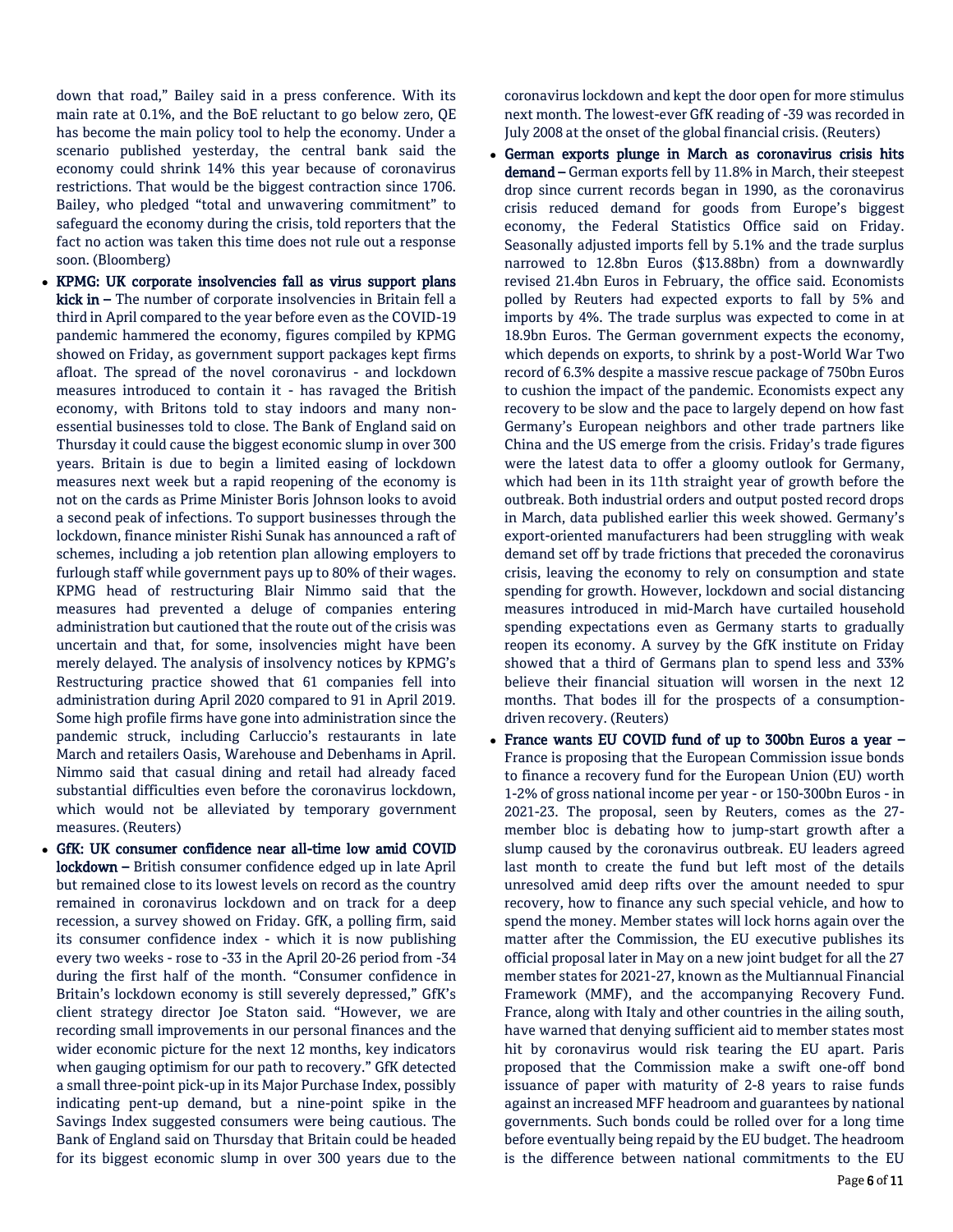budget - currently set at 1.2% of EU economic output - and actual payments amounting to around 1.1%. (Reuters)

- Japan tax collections fall most since June, more drops seen as virus bites – Japan's tax revenue fell 9.2% in the year to March for the biggest annual decline since last June, hit by a delay in the due date because of the coronavirus pandemic, the finance ministry said, amid worries of bigger drops ahead. While technical factors were blamed for the March decline, analysts are bracing for further slides in coming months, as the virus impact plays out in the world's third largest economy. The spectre of dwindling tax revenue fuels concern over more debt issuance to make up the income gap, which will, in turn, strain the industrial world's heaviest public debt burden at more than twice the size of Japan's \$5tn economy. In March corporate tax receipts rose 1.2% on the year, reflecting revenue from companies that settled accounts in January, before the virus had disrupted the economy further. Total tax revenue until March stood at 46.1tn Yen (\$432.86bn), just 1.8% short of the figure a year ago. The pandemic has pushed back by a month, to April 16, the deadline for filing annual income- and gift-tax returns to avert an end of year rush to file returns, so aggravating infection. (Reuters)
- Japan eyes another stimulus package as pandemic crushes economy – Japan will look into additional steps to cushion the economic blow from the coronavirus pandemic, its economy minister said on Friday, signaling that more stimulus measures could be forthcoming as the country sinks into deep recession. Japan compiled a record \$1.1tn economic stimulus package in April that focused on cash payouts to households and loans to small businesses hurt by the pandemic. Ruling coalition lawmakers are ramping up calls for more assistance, as the government's decision on Monday to extend a state of emergency through May heightens the chance of more bankruptcies and job losses. Prime Minister Shinzo Abe said on Monday the government will look into ways to offer rent relief for businesses and help university students who lost part-time jobs pay tuition. (Reuters)
- China's exports rebound in April but outlook grim China's exports unexpectedly rose in April for the first time this year as factories raced to make up for lost sales due to the coronavirus pandemic, but a big fall in imports signaled more trouble ahead as the global economy sinks into recession. April's better-thanexpected exports helped Asian shares trim early losses, but analysts say China's trade outlook remains bleak as major economies remain in the grip of the health crisis with rising infection numbers and deaths. Overseas shipments in April rose 3.5% from a year earlier, marking the first positive growth since December last year, customs data showed on Thursday. That compared with a 15.7% drop forecast in a Reuters poll and a 6.6% plunge in March. The increase was driven in part by rising exports of medical equipment, traditional Chinese medicine and textiles including masks. China exported millions of tons of medical products worth 71.2bn Yuan (\$10bn) in the March-April period, according to the customs agency. The daily export value of medical supplies jumped by more than three times last month. Some economists also attributed the rise in exports to factory closures elsewhere, leading to a surge in import

demand, just as China's manufacturers reopened after extended shutdowns due to the virus outbreak. (Reuters)

- Moody's: India may see 0% GDP growth this fiscal year The impact of the coronavirus outbreak will exacerbate the material slowdown in India's economic growth, with the country expected to see 0% expansion in the current fiscal year, analysts at Moody's said on Friday. The ratings agency said it expected India to see no growth in financial year 2021 and bounce back to a 6.6% GDP growth in FY22, while the fiscal deficit is seen rising to 5.5% of GDP in FY21 versus the budgeted estimate of 3.5%. The COVID-19 spread in the country has also "significantly reduced the prospects of a durable fiscal consolidation," it said in a report. In November, Moody's cut the outlook on India's sovereign rating of Baa2 to "negative" from "stable" due to a slowdown in growth and had said it will monitor the country's debt levels closely. Baa2 is the second-lowest investment grade score. If nominal GDP growth does not return to high rates the government will face very significant constraints in narrowing the budget deficit and preventing a rise in the debt burden, Moody's said. India has so far outlined a 1.7tn Rupee (\$22.53bn) stimulus plan providing direct cash transfers and food security measures to give relief to millions of poor and a second package focusing on help for small and medium businesses is expected soon. Moody's reiterated that the negative outlook indicates an upgrade is unlikely in the near term. (Reuters)
- Brazil inflation tumbles in April to lowest in over 20 years Inflation in Brazil fell to its lowest in over 20 years on both a monthly and annual basis in April, figures on Friday showed, indicating that the COVID-19 crisis and looming recession will crush price pressures and pave the way even lower interest rates. Steep declines in fuel and transport costs drove the broader 0.31% decline in consumer prices, statistics agency IBGE said, as social isolation and quarantine measures to combat the pandemic took their toll on demand. Transport costs fell 2.66% in the month, IBGE said, led by a near-10% fall in fuel prices, most notably a 9.3% fall in gasoline prices alone. The 0.31% overall fall in IPCA consumer prices last month was greater than the 0.2% decline forecast in a Reuters poll of economists, and the biggest monthly fall since August 1998. The annual rate of inflation slowed to 2.40%, lower than the 2.49% forecast in a Reuters poll and sharply down from 3.3% in March. It was also the lowest since February 1999. That is well below the central bank's official target for the year of 4.00%. Earlier this week, the bank cut rates by a larger-than-expected 75 basis points to a new low of 3.00% and signaled it could repeat the dose at its next meeting. (Reuters)

### Regional

 S&P: GCC banks face 'earnings shock' from lower oil price, Covid-19 – GCC banks will see significantly reduced revenue and credit growth in 2020 as they face an earnings shock from the oil price drop and Covid-19 pandemic, S&P said. As the region's lenders focus on preserving asset quality rather than business expansion, the pandemic will halt growth at both Islamic and conventional banks this year as the sharp decline in oil prices, accelerated real-estate price corrections in some markets, and drop in vital nonoil economic sectors will pressure banks' earnings, the ratings agency said. "The sharp drop in oil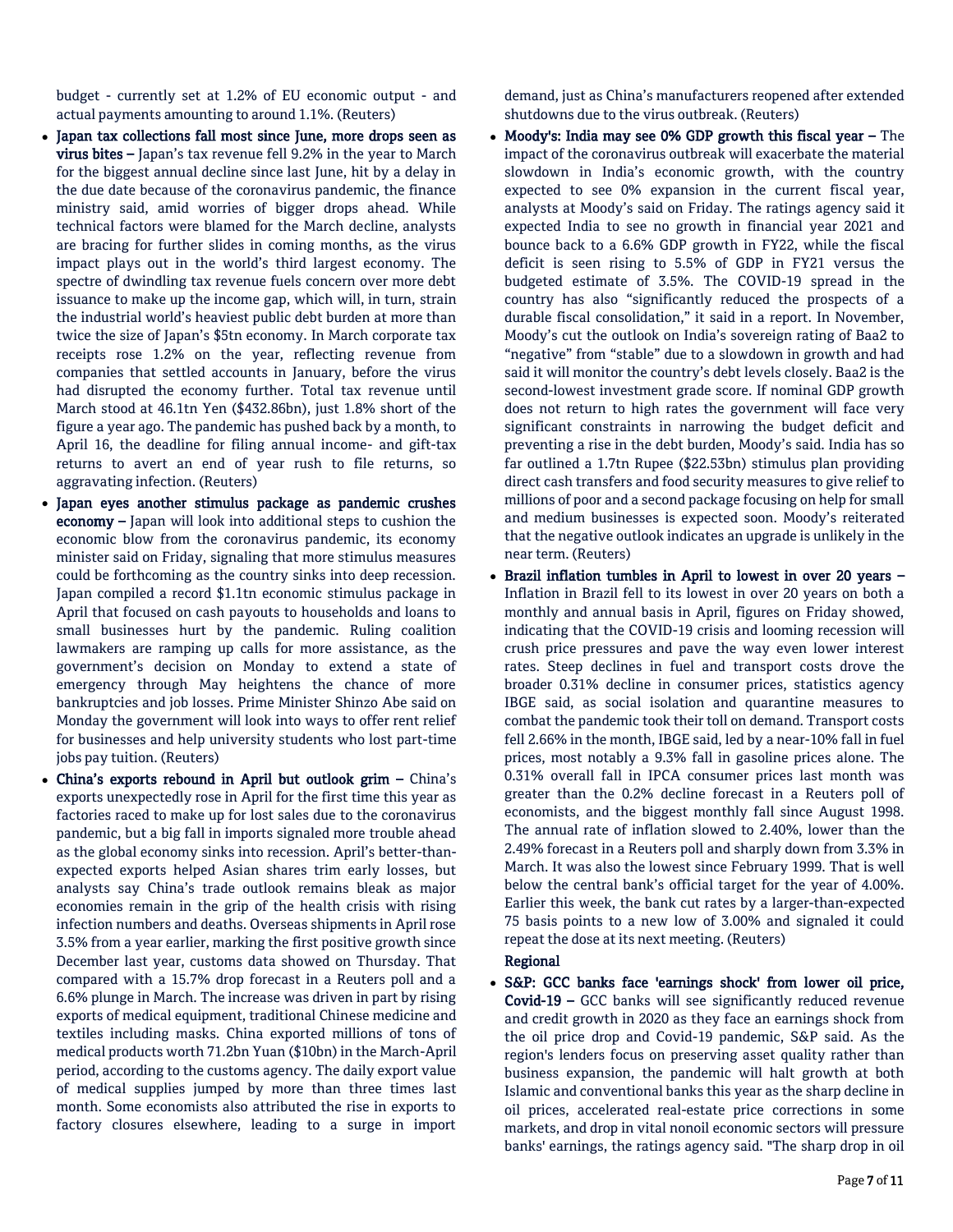prices and measures implemented by regional governments to contain transmission of the coronavirus will take a toll on important sectors such as real estate, hospitality, and consumer-related. Under our base-case scenario, we assume that these measures will be relatively short lived and forecast a gradual recovery in nonoil activity from third-quarter 2020," S&P Credit Analyst, Mohamed Damak said. "However, the severe shock could cause irreparable damage to some parts of the nonoil economy. Furthermore, if the recovery takes longer than we expect, GCC banks could feel greater pressure," Damak concluded. Most central banks in the GCC have already come up with stimulus packages to help the banking system withstand the economic fallout of the pandemic. The Central Bank of the UAE (CBUAE) doubled the size of its stimulus package to AED256bn and allowed banks and finance companies in the country to extend deferrals of principal and interest payments to their customers until December 31, 2020. The regulator also took another major step, halving the reserve requirement for demand deposit of all banks from 14% to 7% in order to increase liquidity in banking sector. In its report, S&P said Islamic banks are likely to see a greater effect on asset-quality indicators "since they typically have a higher proportion of exposure to real estate and cannot charge late payment fees. Stimulus and support measures from GCC governments will help banks navigate the challenging environment but likely not resolve structural problems unless we see stronger intervention." (Zawya)

- IMF sees multilevel shock for Arab economies due to Covid-19 Arab economies are facing a multilevel shock from Covid-19 and will have major challenges in addressing the direct impact of the ongoing slowdown, starting with long-term structural problems, the Regional Head of the IMF said. Director of the IMF Middle East and Central Asia Department, Jihad Azour said despite the prompt responses by many governments in the region low oil prices have impact on both oil- and non-oilproducing countries. Azour's cautioning is subsequent to a recent IMF warning that the Arabian Gulf countries face a budget reckoning and risk depleting their \$2tn in financial wealth within 15 years as oil demand nears peak levels. In a report, the Washington-based fund has said that global oil demand may start falling sooner than expected, putting a strain on the finances of the six-member bloc, which accounts for a fifth of the world's crude production. "Countries in the region need to think long-term and strategically because the oil market is changing structurally both from the demand and the supply side," Azour said in a previous statement. "Starting with long-term structural problems, Arab countries will have difficulties addressing the direct impact of the ongoing slowdown. One thing that helps in the recovery in Arab countries is that they have young populations," Azour said. Two-thirds of the Arab population in the region is less than 30 years old, and this human capital advantage would play a key role in speeding up the regional economic recovery, he said. (Zawya)
- Saudi's PIF exploring minority stake in Reliance's Jio Saudi Arabia's sovereign wealth fund, Public Investment Fund (PIF) is considering to buy a minority stake in Reliance Industries' digital unit Jio Platforms, Bloomberg News reported. The potential investment from Saudi's PIF, which manages over

\$300bn in assets, would inject money on top of the \$8bn which Jio has already raised in three deals over the past weeks. Earlier in the day, private equity firm Vista Equity Partners said it was buying a 2.3% stake in Jio for \$1.5bn. Reliance had cut a \$5.7bn deal with Facebook for a 9.99% stake in Jio Platforms on April 22 and a few days later, it secured a \$750mn investment from private equity firm Silver Lake. (Reuters)

- Saudi Arabia raises June Arab light crude price to Asia Saudi Arabia's state oil giant Saudi Aramco has raised the June price for its Arab light crude oil to Asia by \$1.40 a barrel from May, setting it at a discount of \$5.90 to the Oman/Dubai average, according to a document seen by Reuters. The rise in the crude oil official prices (OSPs) to Asia are not in line with market expectations. Asian refiners were expecting Saudi Arabia to cut the prices of its crude for a fourth straight month in June after Middle East benchmarks slumped on poor refining margins as the coronavirus pandemic slammed demand, according to a Reuters survey. OPEC and allies led by Russia, a group know as OPEC+, agreed last month to a record cut in output starting in May to prop up oil prices. Aramco has also raised the June OSP of its Arab light crude oil to the United States, setting it at a premium of \$0.75 per barrel versus ASCI, up \$1.50 a barrel from May. Prices for ex-ship cargoes of Arab Light for the U.S. Gulf Coast were raised by \$1.50 per barrel as well, to a premium of \$2.05 per barrel to ASCI. Aramco also increased its OSP for Arab light crude oil to northwest Europe by \$6.55 a barrel, setting it at a discount of \$3.70 per barrel to ICE Brent. Prices for Arab Light cargoes on a FOB (free on board) Rotterdam basis were increased by \$6.55 per barrel to minus \$2.50 per barrel against ICE Brent. (Reuters)
- Saudi Arabia moves to prop up oil market by raising prices Saudi Arabia moved to prop up a nascent recovery in energy markets by raising crude prices for its customers worldwide, triggering a rally in oil futures. State-owned Saudi Aramco increased pricing for most of its grades for shipment in June, according to a list seen by Bloomberg. The world's biggest exporter is simultaneously cutting production as part of a global pact aimed at tightening supply and buttressing prices. Saudi Arabia, which started a merciless price war in March that crashed the market is now indicating it is determined to do whatever it takes to support an oil price recovery. "The Saudis are sending a signal to the market that they want to sell oil, but right now they don't want to compete for market share," Head of commodity strategy at Saxo Bank, Ole Hansen said. "A higher price would lessen the economic cost of cutting production." (Bloomberg)
- Brazil's BRF purchases Saudi processing factory for roughly **\$8mn** – Brazilian meat producer BRF has agreed to purchase the Joody Al Sharqiya Food Production Factory from Hungry Bunny Ltd and other firms in Saudi Arabia in a deal worth roughly \$8mn, it said. The plant has a current production capacity of 3,600 tons per year. BRF plans to expand it to 18,000 tons, the company said. (Reuters)
- Fourth Khafji oil shipment heads to Asia after February restart – A fourth shipment of Khafji crude is heading to Asia after Saudi Arabia and Kuwait restarted output at the jointly-owned field in February, according to shipping data compiled by Bloomberg. Suezmax Front Odin is signaling Yantai, China, as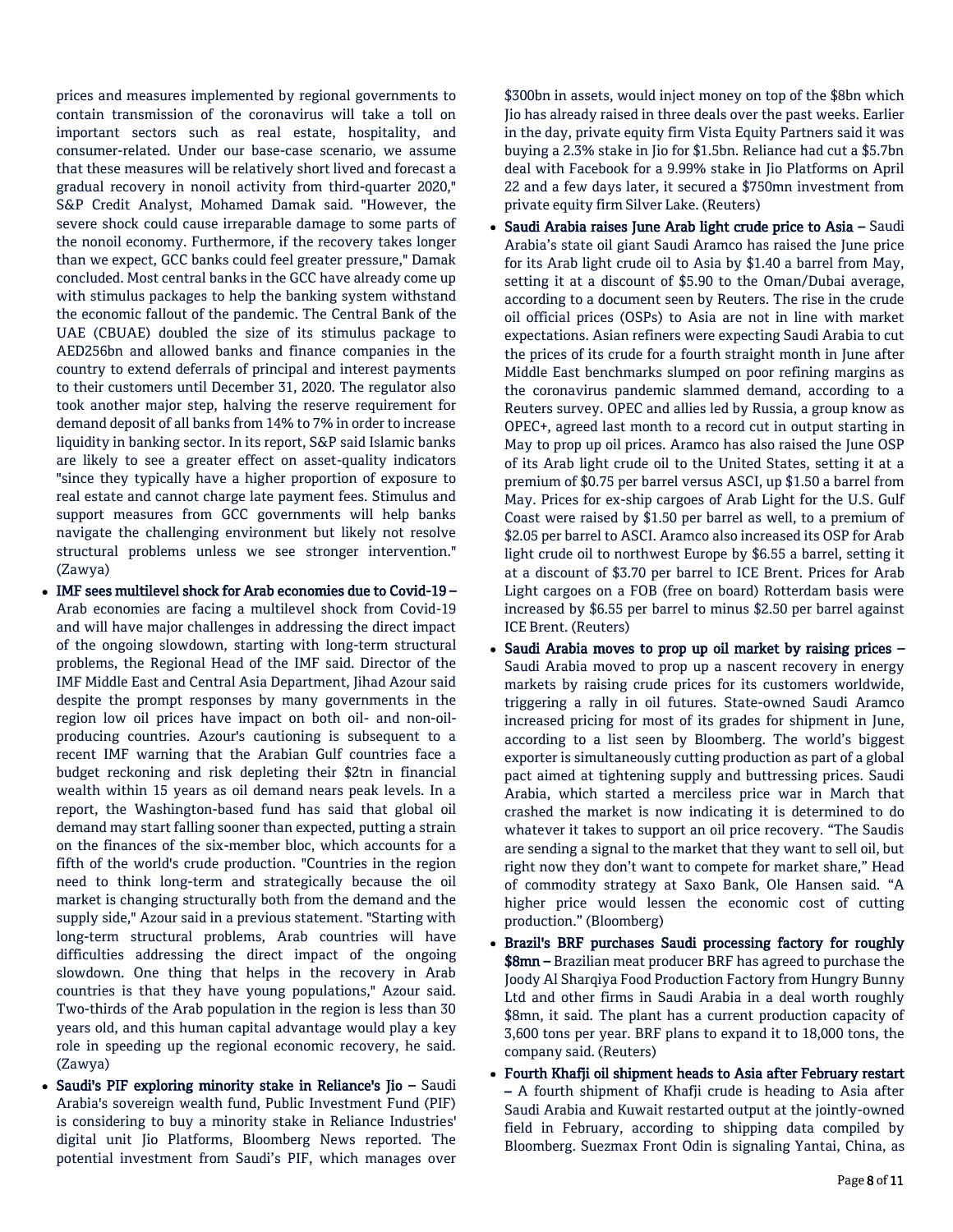its destination after loading 150k tons of Khafji crude at the end of April. VLCC Al Salmi is signaling Maoming, China, as its destination after loading 135k tons of Khafji crude and 135k tons of Kuwaiti crude ~April 26-27. Suezmax Monte Toledo loaded 150k tons of Khafji crude ~April 8, unloaded at Sungai Linggi, Malaysia, ~April 22/ The first tanker to load Khafji crude in five years was the VLCC Dar Salwa, the Kuwait News Agency reported in early April. The tanker unloaded a combined cargo containing 135k tons of Khafji and 135k tons of Kuwaiti crude at Maoming, China, around April 27. (Bloomberg)

- CBUAE says 75% of coronavirus liquidity stimulus drawn down – The Central Bank of the UAE (CBUAE) said on Thursday that banks had so far drawn down on 75% of its AED50bn liquidity stimulus scheme introduced to cushion against the impact of the new coronavirus. The total number of banks participating in the Targeted Economic Support Scheme (TESS) has increased to 24, CBUAE said. The regulator said it would start publishing a list starting next week of banks that have provided more than 50% of the liquidity allocated to them under the scheme. (Reuters)
- Dubai in talks for financing backed by road toll revenue Dubai is in talks with banks to raise a financing worth billions of dollars which would be backed by road toll revenue, one of the main income generators for the government amid the coronavirus crisis, sources said. Dubai's economy has been hit hard by virus containment measures that have brought to a near standstill crucial sectors such as aviation and tourism, and it lacks the oil wealth of its neighbor Abu Dhabi to cushion the financial impact. The Emirate has been in discussions with banks for a financing which could be worth billions and would be raised by the Dubai Roads and Transport Authority (RTA), sources said. The loan would be repaid using the roads authority's revenues and income generated by electronic toll collection system Salik, operated by RTA. One source said the discussions were "serious" but that it was not clear yet whether the deal would involve a securitization of the toll road receipts. Dubai has been in discussions with banks for several fundraising options including loans and privately placed bonds, sources have said, as the Middle East trade, tourism and transport hub faces what is probably the most severe downturn in its history since a 2009 debt crisis that wobbled its economy. Analysts have estimated the virus outbreak could cost Dubai 5% to 6% of its GDP in 2020. It has also revived concerns about the Emirate's debt burden and could potentially force Dubai to seek external support like the bailout extended by oil-rich Abu Dhabi after the 2009 crisis. (Reuters)
- ADCB's net profit falls 82% YoY to AED207.4mn in 1Q2020 Abu Dhabi Commercial Bank (ADCB) recorded net profit of AED207.4mn in 1Q2020, registering decrease of 82% YoY. Net interest income rose 52.3% YoY to AED2,213.1mn in 1Q2020. Operating income rose 52.9% YoY to AED3,476.0mn in 1Q2020. Total assets stood at AED412.2bn at the end of March 31, 2020 as compared to AED405.1bn at the end of March 31, 2019. Loans and advances to customers, net stood at AED246.7bn (-0.5% YTD), while deposits from customers' stood at AED262.9bn (+0.3% YTD) at the end of March 31, 2020. Basic and diluted EPS came in at AED0.01 in 1Q2020 as compared to AED0.20 in 1Q2019. The lender reported fall in first-quarter net profit in

impairments on debt exposure to troubled hospital operator NMC Health and payments group Finablr. The bank also said the coronavirus outbreak had made the operating environment "increasingly challenging", and as a result it was difficult to predict the financial impact for the rest of the year at this stage. ADCB was a major lender to NMC Health with an exposure of about \$981mn to the company, which went into administration after months of turmoil following questions about its financial reporting from short-seller Muddy Waters. The bank also had an exposure of \$182mn to payments group Finablr. ADCB said: "The higher expected credit losses were related to the current macro-economic challenges as well as to NMC Health Group, Finablr and associated companies, after the healthcare group revealed suspected fraudulent activity and previously undisclosed liabilities of over \$4bn." "We believe that the impairment allowances for this exceptional case are adequate based on currently available information." The bank's impairment charges in the first quarter were up more than 150% YoY, however, up by 9% excluding NMC and Finablr. (ADX, Reuters)

- Oil and investment asset price declines will affect Kuwaiti solvency – The decline in oil prices and the value of investment assets since the start of the coronavirus outbreak will have an adverse impact on the "financial solvency" of the state, Emir, Sheikh Sabah Al-Ahmad Al-Sabah said on Saturday. "Kuwait is facing the big and unprecedented challenge of shielding our economy from the external shocks caused by this virus, specifically the decline in oil prices and the value of investments and assets, which will have a negative impact on the financial solvency of the state," the Emir was cited by the state news agency KUNA as saying. It was not clear if the comment meant that Kuwait could delay the payment of government dues, or whether it was a general statement about the deterioration of the state's finance as a result of the economic impact of the health crisis. Moody's Investors Service has placed Kuwait's Aa2 long-term issuer rating on review for downgrade, citing the significant decline in government revenue from the collapse in oil prices, and uncertainty that it will be able to access sufficient sources of financing at a time of increased need. The Emir called on parties to create a program meant to rationalize government expenditure and reduce dependence on a single commodity in order to build a "stable and sustainable" economy. The pandemic has rocked the global economy and "we're part of it," the Emir said. (Reuters)
- CBK asks KFH to reassess AUB's acquisition Kuwait Finance House (KFH) has received a letter from the Central Bank of Kuwait (CBK) requesting KFH to conduct a comprehensive reassessment of its acquisition of Bahrain's Ahli United Bank (AUB). The reassessment process shall begin after circumstances return to normal and the impacts of the coronavirus (COVID-19) pandemic are clear, to consider the feasibility of the acquisition. In this regard, KFH's board emphasized its keenness on the interests of shareholders and investors, noting that the CBK's decision is in line with KFH's board directives. KFH further referred that it will announce relevant developments in due course. (Zawya)
- Oman's debt requirement needs under pressure when most in need of external financing - Oman is shut out of the debt capital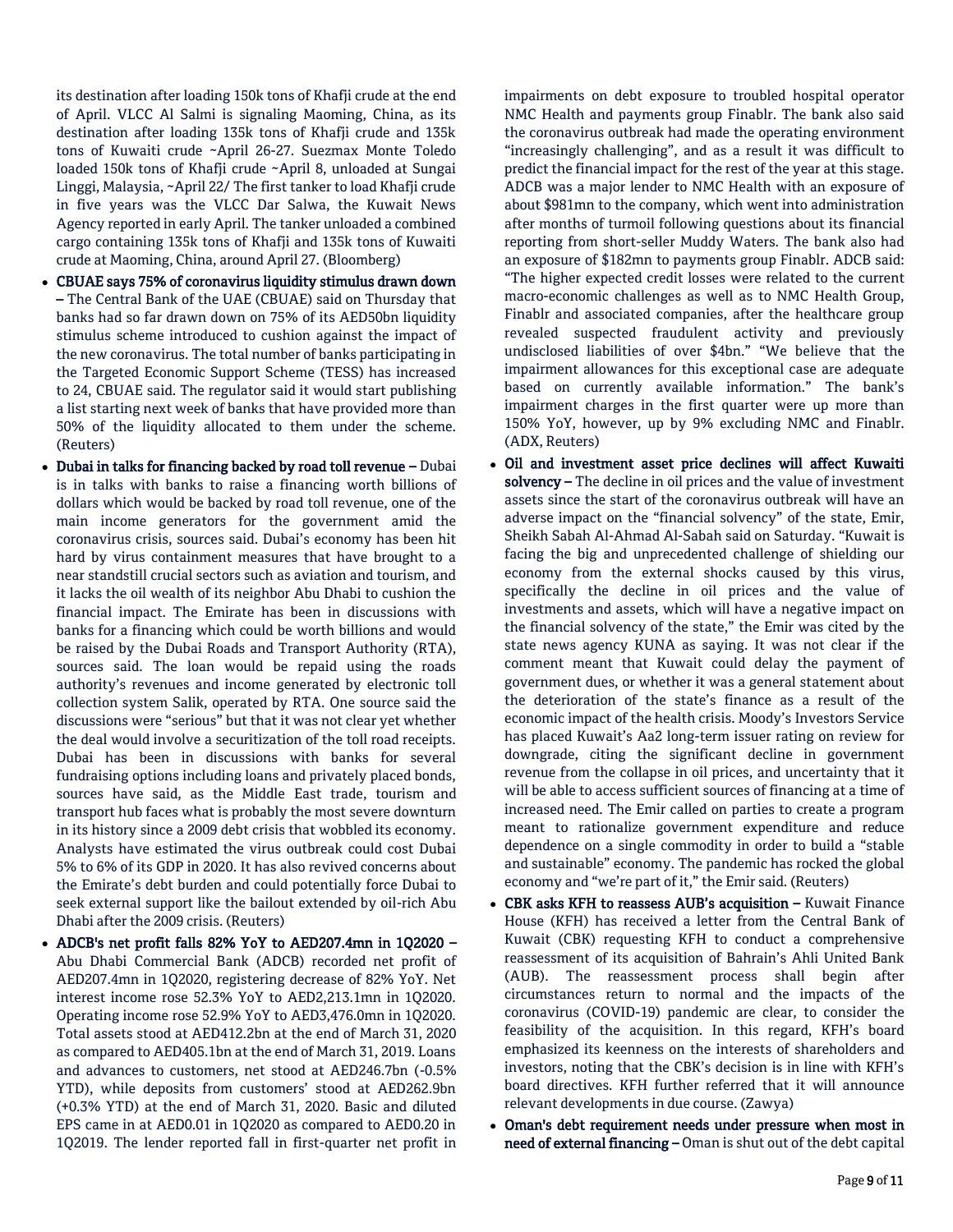markets when it is most in need of external financing due to the double impact of the coronavirus crisis and falling oil prices, with government finances likely to hit a critical stage and its currency's US Dollar peg to become unstable within a year. Low oil prices and the coronavirus are set to push Oman's fiscal deficit sharply upwards this year, with rating agency Fitch expecting the deficit to climb to around \$12bn, which is 18% of GDP in 2020 based on an oil price assumption of \$35 per barrel. This is up from an estimated \$10bn figure that Fitch published in a briefing on April 6. In recent years, Oman has relied heavily on external debt to offset a widening deficit caused by lower crude prices. It now finds itself in a situation where it needs external cash more than ever but is effectively shut out of the market. In March, the Sultanate was forced to put a \$2bn syndicated loan on hold after it was downgraded by Fitch further into junk territory - to BB from BB+ - while access to the bond market has also now closed. "The cost of international debt issuance is currently prohibitive for Oman," a Director in Fitch's sovereign team, Krisjanis Krustins said. The Sultanate has enough usable assets to be able to stay out of the international debt markets for a year, according to market analysts, and with only \$1.2bn of debt maturing in 2020 a debt crisis is unlikely in the short term. However, beyond a year the willingness of lenders to fund Oman's large external financing needs will be critical, and this timeframe could even shrink if market conditions deteriorate further. "If Oman's funding conditions continue to be stressed, it may need external financial assistance before the middle of 2021. Clearly, a number of factors including continued weakness in oil prices or the government's inability to adjust the government budget could all bring this point forward," he said. (Reuters)

 Bahrain sells \$2bn in dual -tranche bonds with over \$11bn demand – Bahrain sold \$2bn in a dual-tranche bond issuance comprising 4 -1/2 -year Sukuk, or Islamic bonds, and 10 -year conventional bonds, a document showed on Thursday. The deal marks a step towards revival for the region's battered debt market. It is the first sub -investment grade public bond issuance from the Gulf since a massive sell -off of debt there in the wake of a crash in oil prices and the spread of the new coronavirus. The Gulf state sold \$1bn in Sukuk at 6.25% and \$1bn in 10 -year bonds at 7.375%, after receiving more than \$11bn in combined orders for the notes. It tightened its pricing after it began marketing the notes with an initial price guidance of 6.625% -6.75% for the Sukuk and around 8% for the 10 -year notes. The small oil producer, which was bailed out in 2018 with a \$10bn aid package from its wealthy Gulf neighbors to avoid a credit crunch, needs to bolster its finances to plug its budget deficit. (Reuters)